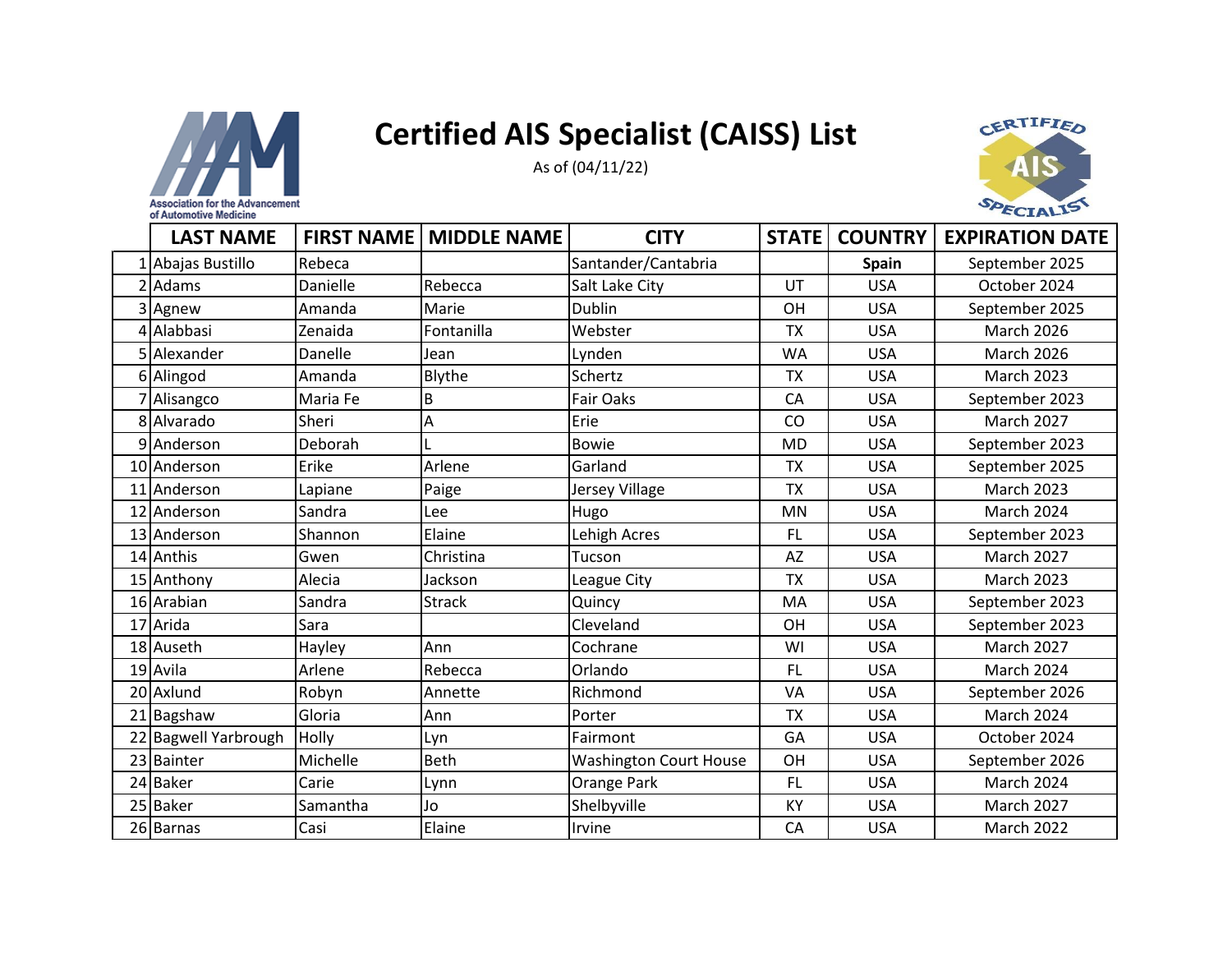



| <b>LAST NAME</b> | <b>FIRST NAME</b> | <b>MIDDLE NAME</b> | <b>CITY</b>          | <b>STATE</b> | <b>COUNTRY</b> | <b>EXPIRATION DATE</b> |
|------------------|-------------------|--------------------|----------------------|--------------|----------------|------------------------|
|                  |                   |                    |                      |              |                |                        |
| 27 Barnett       | Michelle          | Dawn               | <b>Boise</b>         | ID           | <b>USA</b>     | October 2024           |
| 28 Bartlett      | Kimberly          | Faith              | Greenbrier           | <b>TN</b>    | <b>USA</b>     | September 2022         |
| 29 Bautista      | Elenita           |                    | Houston              | <b>TX</b>    | <b>USA</b>     | September 2025         |
| 30 Becker        | Alana             | Wilt               | Hilliard             | OH           | <b>USA</b>     | October 2024           |
| 31 Bergeron      | Erica             | Lee                | El Paso              | <b>TX</b>    | <b>USA</b>     | <b>March 2023</b>      |
| 32 Bernthal      | Cynthia           | Rose               | Vero Beach           | <b>FL</b>    | <b>USA</b>     | September 2026         |
| 33 Bienas        | Sharon            | Mary               | Cheektowaga          | <b>NY</b>    | <b>USA</b>     | September 2025         |
| 34 Blain         | Melinda           | Elise              | Kent                 | <b>WA</b>    | <b>USA</b>     | <b>March 2022</b>      |
| 35 Blue          | Traci             | Lou                | Waco                 | <b>TX</b>    | <b>USA</b>     | September 2026         |
| 36 Bolyard       | Haley             | Erin               | St. Louis            | <b>MO</b>    | <b>USA</b>     | October 2024           |
| 37 Bouchard      | Lana              | Michele            | Port Orange          | <b>FL</b>    | <b>USA</b>     | <b>March 2027</b>      |
| 38 Bouse         | Dana              | А                  | Marietta             | GA           | <b>USA</b>     | <b>March 2026</b>      |
| 39 Bowers        | Michelle          | Leigh              | Aurora               | CO           | <b>USA</b>     | <b>March 2024</b>      |
| 40 Bowers        | Stephanie         | Faith              | <b>Buda</b>          | <b>TX</b>    | <b>USA</b>     | September 2023         |
| 41 Bowman        | Jill              |                    | Jeffersonville       | <b>KY</b>    | <b>USA</b>     | <b>March 2024</b>      |
| 42 Brademas      | Rachel            | Jean               | South Bend           | IN           | <b>USA</b>     | <b>March 2025</b>      |
| 43 Brady         | <b>Francis</b>    | Michael            | Frederick            | <b>MD</b>    | <b>USA</b>     | October 2024           |
| 44 Brantner      | Angelena          |                    | Kenosha              | WI           | <b>USA</b>     | September 2026         |
| 45 Brechlin      | Tina              | Marie              | Neenah               | WI           | <b>USA</b>     | September 2026         |
| 46 Brennan       | Maureen           |                    | Gatineau             | QB           | Canada         | September 2025         |
| 47 Brisbois      | Brandy            | Lynne              | Merritt Island       | <b>FL</b>    | <b>USA</b>     | September 2026         |
| 48 Brockman      | Valerie           | Pelin              | <b>Woodland Park</b> | CO           | <b>USA</b>     | September 2022         |
| 49 Broering      | Beth              | Ann                | Richmond             | VA           | <b>USA</b>     | <b>March 2023</b>      |
| 50 Brook         | Tara              | <b>Ballard</b>     | Wilmington           | <b>NC</b>    | <b>USA</b>     | <b>March 2027</b>      |
| 51 Brown         | Lisa              | Virginia           | King                 | <b>NC</b>    | <b>USA</b>     | September 2025         |
| 52 Bruesch       | Rebecca           |                    | Whitsett             | <b>NC</b>    | <b>USA</b>     | September 2023         |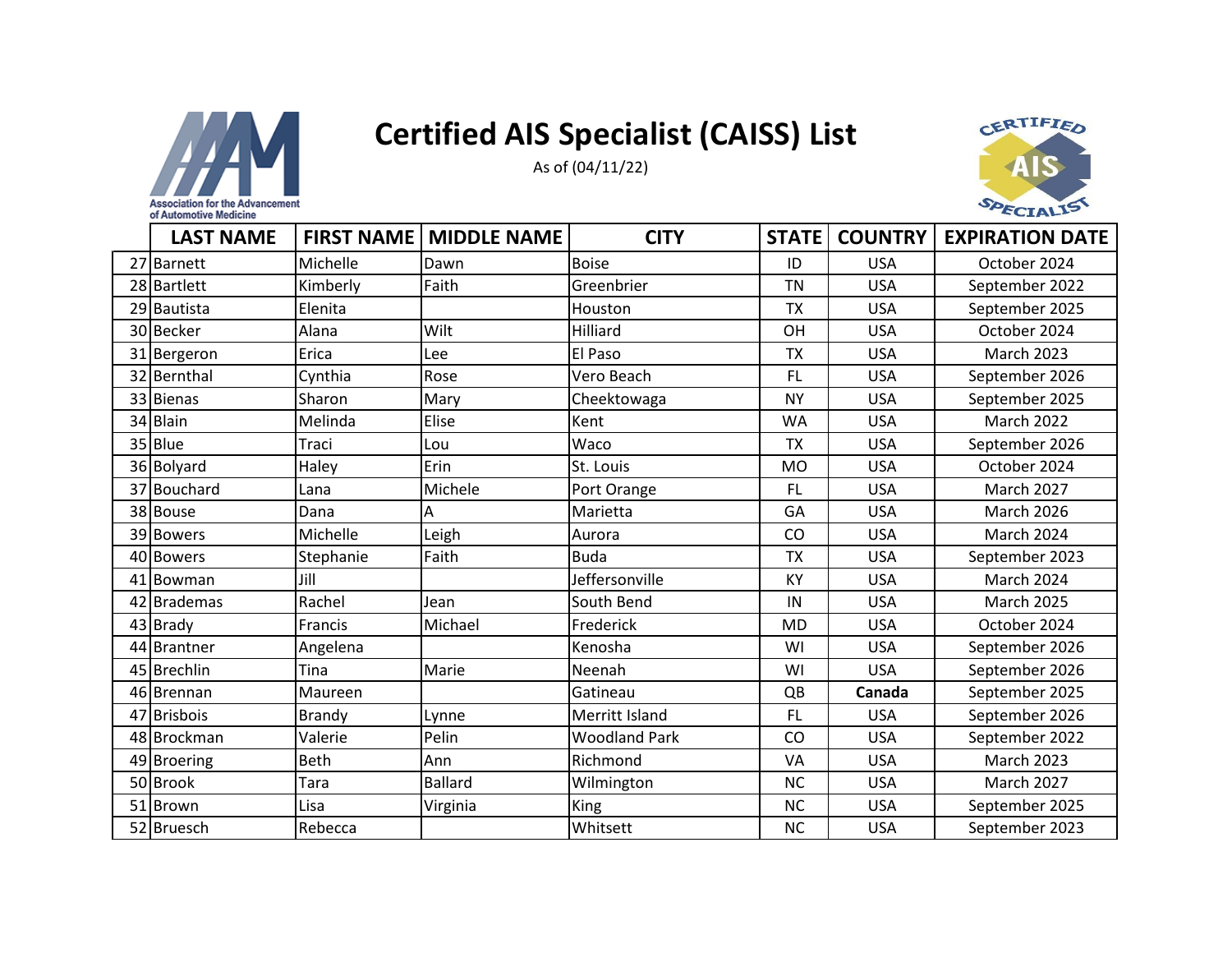



| <b>LAST NAME</b> | <b>FIRST NAME</b> | <b>MIDDLE NAME</b> | <b>CITY</b>        | <b>STATE</b> | <b>COUNTRY</b> | <b>EXPIRATION DATE</b> |
|------------------|-------------------|--------------------|--------------------|--------------|----------------|------------------------|
| 53 Brumley       | Mary              | R                  | <b>Bellbrook</b>   | OH           | <b>USA</b>     | <b>March 2027</b>      |
| 54 Buchina       | <b>Beth</b>       | Ellen              | North Chesterfield | VA           | <b>USA</b>     | September 2025         |
| 55 Buck          | John              | Gartland           | Philadelphia       | PA           | <b>USA</b>     | September 2025         |
| 56 Bunjevac      | Milomirka         | Mila               | Salt Lake City     | UT           | <b>USA</b>     | <b>March 2023</b>      |
| 57 Bunn          | Sarah             | Campbell           | Concord            | <b>NC</b>    | <b>USA</b>     | September 2023         |
| 58 Burch         | Cynthia           | Ann                | Pikesville         | <b>MD</b>    | <b>USA</b>     | <b>March 2025</b>      |
| 59 Burke         | Dana              | Yvette             | Elgin              | <b>SC</b>    | <b>USA</b>     | <b>March 2026</b>      |
| 60 Burkhalter    | Annette           | Marie              | San Antonio        | <b>TX</b>    | <b>USA</b>     | September 2022         |
| 61 Burns         | Staci             | Jo                 | Cambridge          | WI           | <b>USA</b>     | <b>March 2027</b>      |
| 62 Burroughs     | Cassandra         |                    | Fayettesville      | GA           | <b>USA</b>     | September 2022         |
| 63 Burton        | Vicki             |                    | Fredericksburg     | VA           | <b>USA</b>     | September 2025         |
| 64 Buss          | Tana              |                    | North Freedom      | WI           | <b>USA</b>     | October 2024           |
| 65 Butt          | Bonnie            | Lee                | Windham            | <b>ME</b>    | <b>USA</b>     | September 2022         |
| 66 Butz          | Heather           | Lyn                | Emmaus             | PA           | <b>USA</b>     | September 2025         |
| 67 Campagna      | Donald            | Wilt               | Amherst            | <b>NY</b>    | <b>USA</b>     | September 2025         |
| 68 Campbell      | Kelly             | Rae                | Pearland           | <b>TX</b>    | <b>USA</b>     | September 2025         |
| 69 Cannaday      | Jennifer          | Lynne              | Alachua            | <b>FL</b>    | <b>USA</b>     | <b>March 2027</b>      |
| 70 Carey         | Kathy             | Ann                | Glendale           | <b>AZ</b>    | <b>USA</b>     | <b>March 2023</b>      |
| 71 Carger        | Jennifer          | Neal               | Searcy             | AR           | <b>USA</b>     | October 2024           |
| 72 Caricato      | Scott             | Daniel             | Myrtle Beach       | <b>SC</b>    | <b>USA</b>     | <b>March 2024</b>      |
| 73 Carpenter     | Christina         | Ann                | West Baldwin       | <b>ME</b>    | <b>USA</b>     | October 2024           |
| 74 Carroll       | Michael           | Alan               | Indianapolis       | IN           | <b>USA</b>     | March 2024             |
| 75 Castillo      | Amanda            | Christine          | San Antonio        | <b>TX</b>    | <b>USA</b>     | September 2022         |
| 76 Chaffer       | Kelly             | R                  | Temple             | <b>TX</b>    | <b>USA</b>     | <b>March 2022</b>      |
| 77 Chamberlain   | Kellie            | Annette            | Sandy              | UT           | <b>USA</b>     | September 2025         |
| 78 Chandler      | Roxanne           | Lou                | York               | PA           | <b>USA</b>     | September 2022         |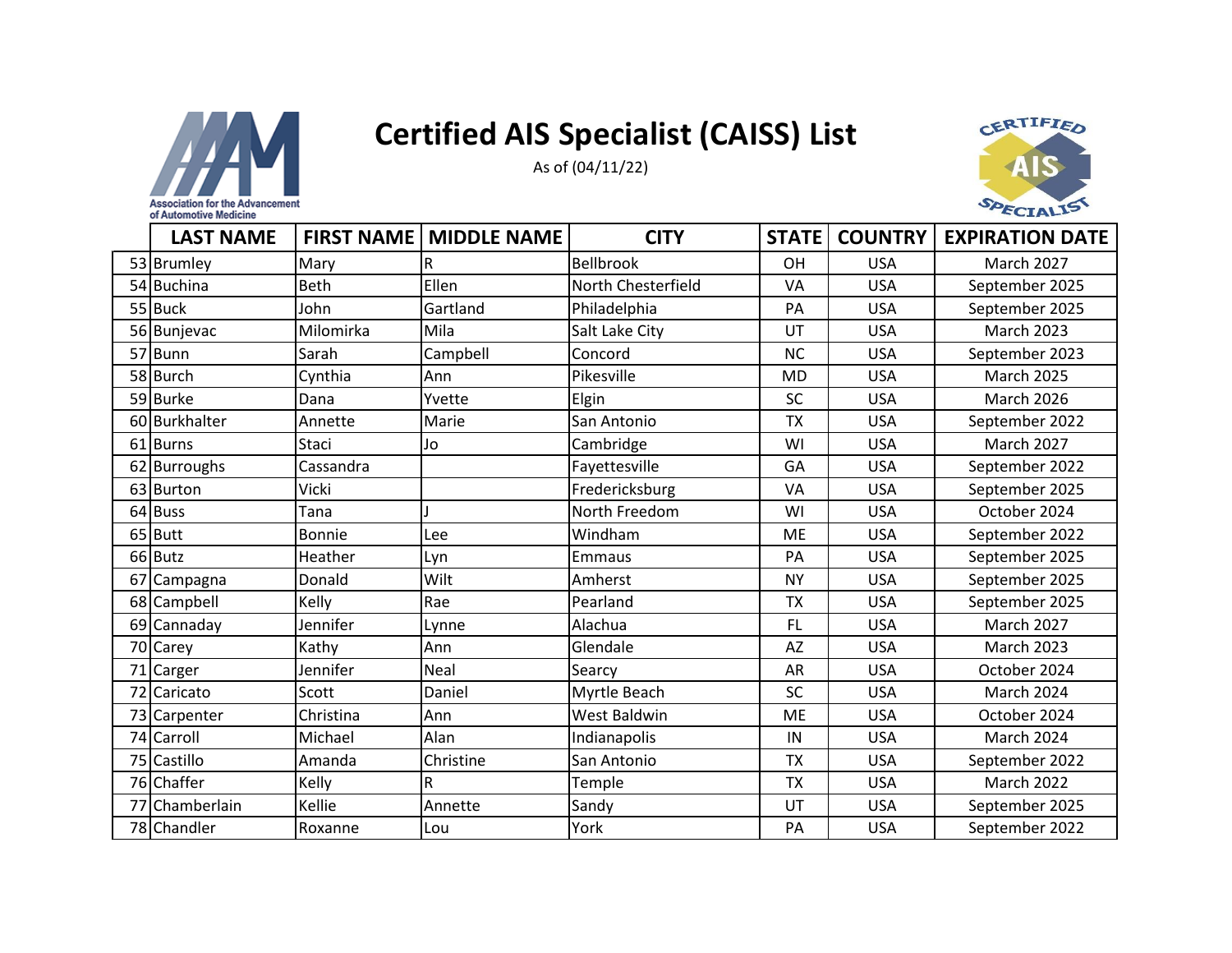



| of Automotive Medicine |                   |                    |                      |              |                |                        |
|------------------------|-------------------|--------------------|----------------------|--------------|----------------|------------------------|
| <b>LAST NAME</b>       | <b>FIRST NAME</b> | <b>MIDDLE NAME</b> | <b>CITY</b>          | <b>STATE</b> | <b>COUNTRY</b> | <b>EXPIRATION DATE</b> |
| 79 Chapman             | Aimee             | Loreda             | Santee               | CA           | <b>USA</b>     | September 2022         |
| 80 Chavez              | Alicia            | Cristina           | Eldersburg           | <b>MD</b>    | <b>USA</b>     | <b>March 2024</b>      |
| 81 Clark               | <b>Desiree</b>    | M                  | Loveland             | CO           | <b>USA</b>     | September 2025         |
| 82 Clayton             | Alexandra         | Jane               | Santa Barbara        | CA           | <b>USA</b>     | October 2024           |
| 83 Cline               | Sarah             | Marie              | Chino Hills          | CA           | <b>USA</b>     | September 2026         |
| 84 Cloud               | Sheryl            | Anne               | Mansfield            | <b>TX</b>    | <b>USA</b>     | <b>March 2027</b>      |
| 85 Cofran              | Jessica           | M                  | Loveland             | CO           | <b>USA</b>     | <b>March 2027</b>      |
| 86 Coker               | Taylor            |                    | Powhatan             | VA           | <b>USA</b>     | March 2027             |
| 87 Collier             | <b>Bonnie</b>     | Κ                  | Waco                 | <b>TX</b>    | <b>USA</b>     | <b>March 2026</b>      |
| 88 Collier             | Shelley           |                    | Westfield            | IN           | <b>USA</b>     | <b>March 2027</b>      |
| 89 Colvin              | Cathy             | D                  | Durham               | <b>NC</b>    | <b>USA</b>     | September 2026         |
| 90 Cookman             | Kathy             | Jo                 | Fort Myers           | <b>FL</b>    | <b>USA</b>     | September 2025         |
| 91 Cooper              | Patricia          | Elaine             | Lexington            | KY           | <b>USA</b>     | September 2025         |
| 92 Cornejo             | Ranell            | Pearlia            | Arroyo Grande        | CA           | <b>USA</b>     | March 2024             |
| 93 Cotton              | Vanessa           | Campbell           | <b>New Braunfels</b> | <b>TX</b>    | <b>USA</b>     | <b>March 2023</b>      |
| 94 Cottrill            | Amanda            | Gail               | Fitchburg            | MA           | <b>USA</b>     | March 2027             |
| 95 Courtney            | Amy               |                    | Gainesville          | GA           | <b>USA</b>     | <b>March 2026</b>      |
| 96 Cox                 | Heather           | Lynn               | Wilmington           | <b>NC</b>    | <b>USA</b>     | March 2027             |
| 97 Cox                 | Rachel            | Dawn               | Tacoma               | <b>WA</b>    | <b>USA</b>     | March 2024             |
| 98 Craig               | Teri              | Lynn               | Marietta             | GA           | <b>USA</b>     | <b>March 2026</b>      |
| 99 Crane               | Deborah           |                    | <b>Hollis</b>        | <b>NH</b>    | <b>USA</b>     | <b>March 2027</b>      |
| 100 Curtice            | <b>Bethe</b>      | Nadine             | San Diego            | CA           | <b>USA</b>     | September 2026         |
| 101 Curtis             | Diana             |                    | Dover                | DE           | <b>USA</b>     | <b>March 2027</b>      |
| 102 Czysz              | Clea              |                    | Austin               | <b>TX</b>    | <b>USA</b>     | September 2026         |
| 103 Dabadee            | Deborah           | ${\sf R}$          | Tyrone               | GA           | <b>USA</b>     | March 2024             |
| 104 Dalida             | Vicente           | $\overline{z}$     | Pearland             | <b>TX</b>    | <b>USA</b>     | September 2022         |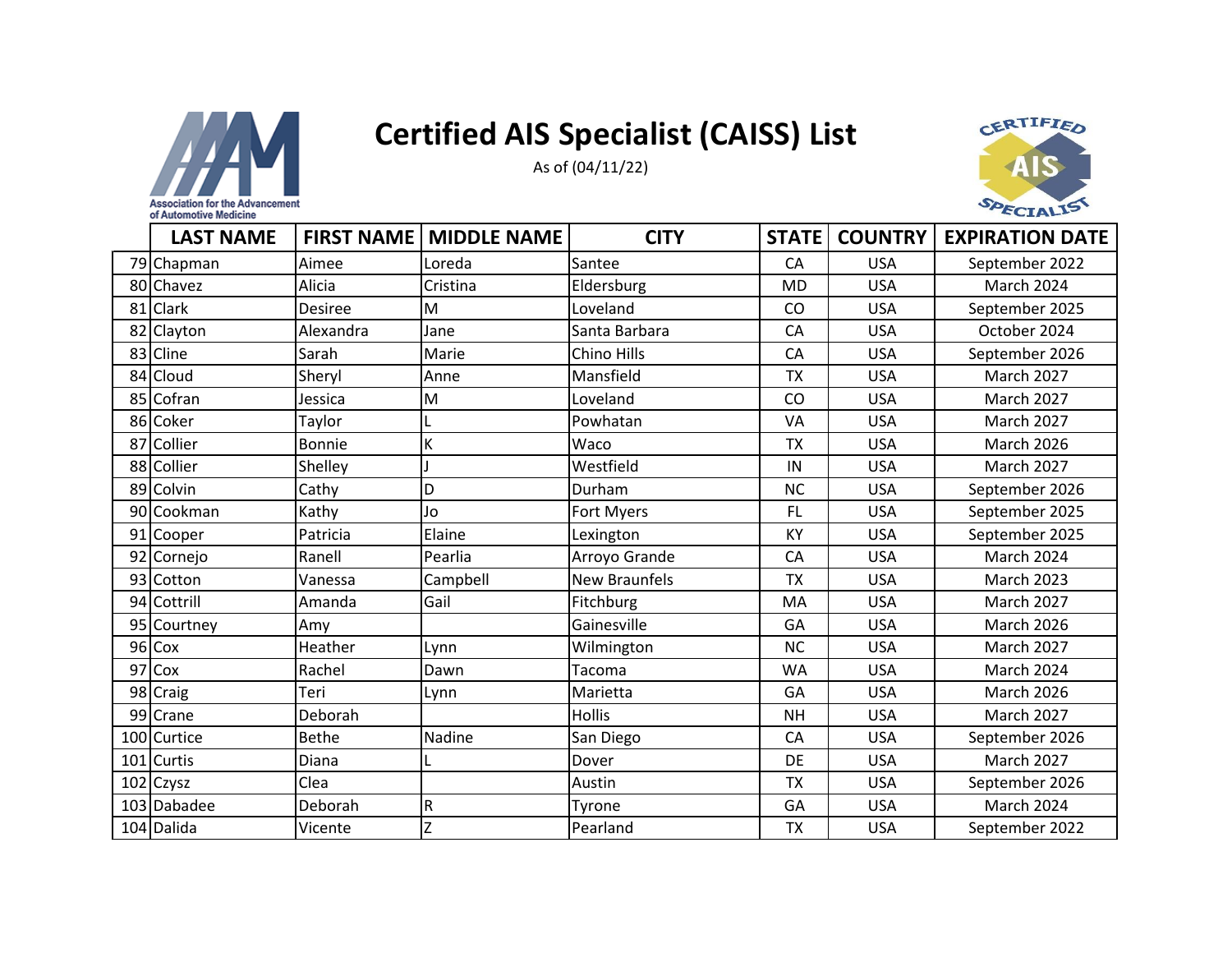



| <b>LAST NAME</b> | <b>FIRST NAME</b> | <b>MIDDLE NAME</b> | <b>CITY</b>         | <b>STATE</b> | <b>COUNTRY</b>     | <b>EXPIRATION DATE</b> |
|------------------|-------------------|--------------------|---------------------|--------------|--------------------|------------------------|
| 105 Dangeo       | Bobby             |                    | Renton              | <b>WA</b>    | <b>USA</b>         | September 2022         |
| 106 Davies       | Mary              | Bliley             | Glen Allen          | VA           | <b>USA</b>         | September 2023         |
| 107 Davis        | Gregorie          | Gene               | Lodi                | CA           | <b>USA</b>         | March 2026             |
| 108 Deaton       | Lisa              | M                  | <b>Fort Thomas</b>  | <b>KY</b>    | <b>USA</b>         | March 2027             |
| 109 DeBoard      | Kathryn           | E                  | North Chesterfield  | VA           | <b>USA</b>         | September 2025         |
| 110 DeVaughn     | Jessica           |                    | Afton               | <b>TN</b>    | <b>USA</b>         | <b>March 2027</b>      |
| $111$ Diaz       | Vianca            | Caridad            | Miami               | <b>FL</b>    | <b>USA</b>         | March 2024             |
| 112 Dipasupil    | Edmundo           | Perez              | Houston             | <b>TX</b>    | <b>USA</b>         | September 2022         |
| 113 Dodwell      | <b>Brett</b>      | Alan               | Conroe              | <b>TX</b>    | <b>USA</b>         | <b>March 2023</b>      |
| 114 Dombrowski   | Amber             | Nichole            | Flint               | MI           | <b>USA</b>         | September 2022         |
| 115 Donaldson    | Mary              | Cecilia            | <b>Fort Collins</b> | CO           | <b>USA</b>         | <b>March 2027</b>      |
| 116 Dooley       | Dawn              | C                  | Franklin            | WI           | <b>USA</b>         | September 2022         |
| 117 Duero        | Colleen           | Ann                | Centennial          | CO           | <b>USA</b>         | <b>March 2023</b>      |
| 118 Duffer       | Theresa           | Locke              | Hilliard            | OH           | <b>USA</b>         | <b>March 2027</b>      |
| 119 Duke         | Wesley            | Α                  | Alexander           | <b>AR</b>    | <b>USA</b>         | <b>March 2027</b>      |
| 120 Dworshak     | Regina            | Christene          | Ward                | AR           | <b>USA</b>         | September 2025         |
| $121$ Dye        | Judy              | Lynn               | San Diego           | CA           | <b>USA</b>         | <b>March 2023</b>      |
| 122 Dykshorn     | Jennifer          | Ann                | Cheyenne            | <b>WY</b>    | <b>USA</b>         | <b>March 2025</b>      |
| 123 Dziwulski    | Annette           | Michele            | St. Johns           | <b>FL</b>    | <b>USA</b>         | September 2022         |
| 124 Eddington    | Inez              |                    | Live Oak            | <b>TX</b>    | <b>USA</b>         | September 2022         |
| 125 Efthemis     | Laurie            |                    | Lancaster           | <b>NY</b>    | <b>USA</b>         | October 2024           |
| 126 Eichaker     | Lauren            | Rebecca            | Columbus            | OH           | <b>USA</b>         | September 2026         |
| 127 Eichin       | Michelle          | Ann                | Cheyenne            | <b>WY</b>    | <b>USA</b>         | September 2025         |
| 128 Escobar      | Veronica          |                    | Garland             | <b>TX</b>    | <b>USA</b>         | <b>March 2022</b>      |
| 129 Evans        | Leala             | B                  | New Albany          | OH           | <b>USA</b>         | <b>March 2027</b>      |
| 130 Evans        | Melissa           | Jane               | Kirwee              |              | <b>New Zealand</b> | September 2022         |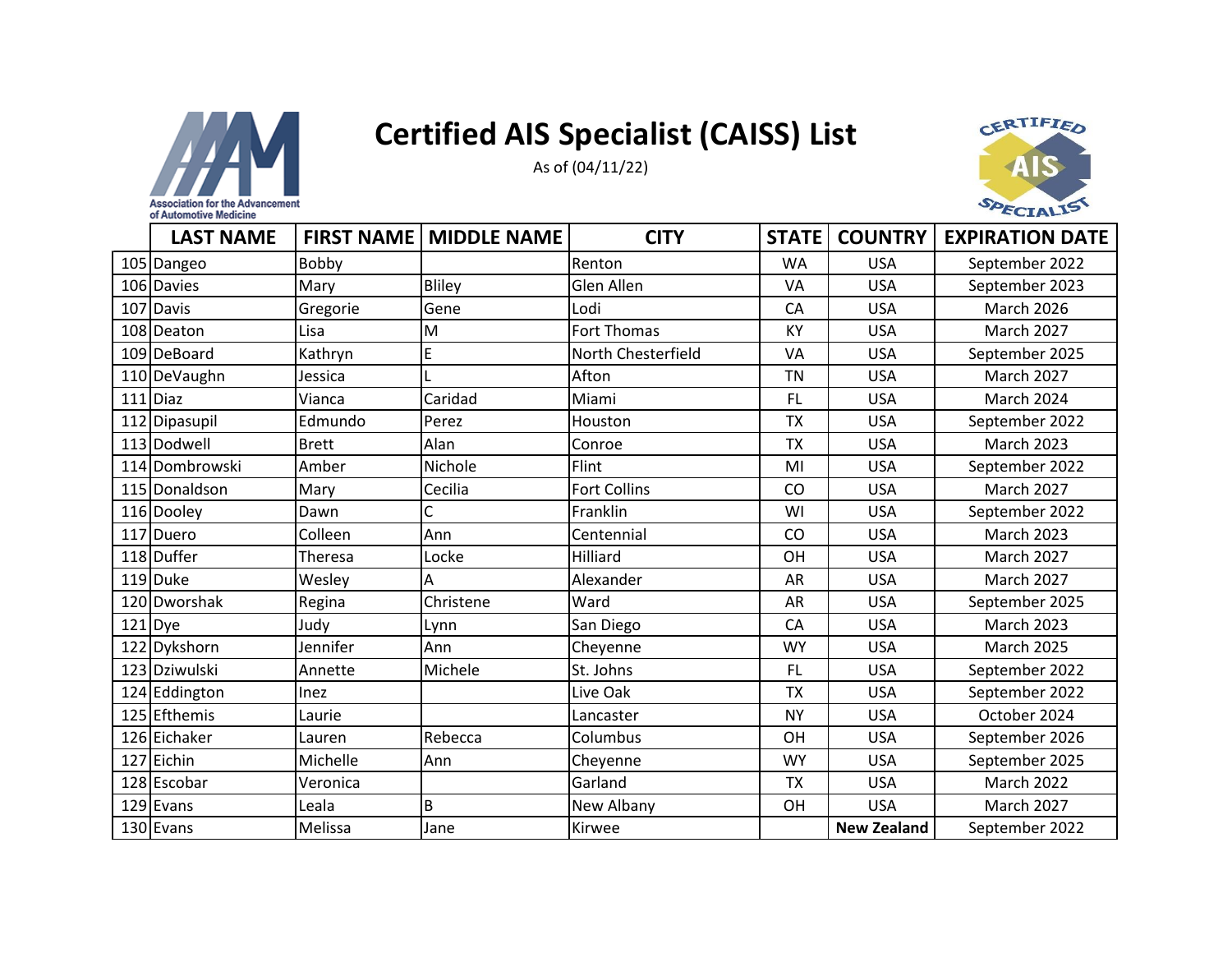

As of (04/11/22)



| <b>LAST NAME</b> |               | <b>FIRST NAME   MIDDLE NAME</b> | <b>CITY</b>         | <b>STATE</b> | <b>COUNTRY</b>     | <b>EXPIRATION DATE</b> |
|------------------|---------------|---------------------------------|---------------------|--------------|--------------------|------------------------|
| 131 Evjen        | Kielo         | Rhonda                          | Hermantown          | <b>MN</b>    | <b>USA</b>         | September 2022         |
| 132 Ewatski      | Claire        | Elizabeth                       | Edmonton            | AB           | Canada             | <b>March 2027</b>      |
| 133 Farmer       | Jennifer      |                                 | Charleston          | SC           | <b>USA</b>         | September 2025         |
| 134 Faten        | Kimberly      | <b>Bianca</b>                   | Lancaster           | CA           | <b>USA</b>         | September 2025         |
| 135 Fiske        | Marcia        | Lee                             | <b>Boise</b>        | ID           | <b>USA</b>         | October 2024           |
| 136 Fitts        | Sara          | Howell                          | Jacksonville        | <b>FL</b>    | <b>USA</b>         | <b>March 2022</b>      |
| 137 Fleischer    | Aaron         | Dominic                         | Christchurch        |              | <b>New Zealand</b> | September 2022         |
| 138 Fleming      | Kellie        | Α                               | Mooresville         | <b>NC</b>    | <b>USA</b>         | <b>March 2027</b>      |
| 139 Flores       | Rudy          | Andrew                          | North Charleston    | <b>SC</b>    | <b>USA</b>         | September 2022         |
| 140 Foster       | Alicia        | A                               | Cape Coral          | <b>FL</b>    | <b>USA</b>         | October 2024           |
| 141 Franco       | Jannet        |                                 | Odessa              | <b>TX</b>    | <b>USA</b>         | <b>March 2026</b>      |
| 142 Franklin     | Virginia      | <b>Mireles</b>                  | Mesquite            | <b>TX</b>    | <b>USA</b>         | September 2023         |
| 143 Franklyn     | Melanie       | Jane                            | Melbourne, Victoria |              | <b>Australia</b>   | October 2024           |
| 144 Fraser       | Lisa          | M                               | Quakertown          | PA           | <b>USA</b>         | <b>March 2024</b>      |
| 145 Fredericks   | Pamela        | Jean                            | Houston             | <b>TX</b>    | <b>USA</b>         | <b>March 2023</b>      |
| 146 Freund       | Jacqueline    | Marie                           | Austin              | <b>TX</b>    | <b>USA</b>         | <b>March 2023</b>      |
| 147 Friedel      | Nancy         | Α                               | Woodstock           | GA           | <b>USA</b>         | March 2024             |
| 148 Fuerstinger  | Jessica       | Nicole                          | Woodbridge          | VA           | <b>USA</b>         | September 2022         |
| 149 Futrell      | Alyssa        | Α                               | Pollock             | LA           | <b>USA</b>         | September 2023         |
| 150 Gallegos     | Nita          | Ann                             | McAllen             | <b>TX</b>    | <b>USA</b>         | <b>March 2023</b>      |
| 151 Galles       | Michelle      |                                 | Parker              | CO           | <b>USA</b>         | <b>March 2023</b>      |
| 152 Garcia       | Susy          | Aracely                         | Rockwall            | <b>TX</b>    | <b>USA</b>         | September 2025         |
| 153 Gell         | <b>Stacie</b> |                                 | Hilton              | <b>NY</b>    | <b>USA</b>         | September 2023         |
| 154 Gleason      | Deborah       | Α                               | Auburn              | MA           | <b>USA</b>         | September 2025         |
| 155 Gomez        | Louvier       | Α                               | <b>Boise</b>        | ID           | <b>USA</b>         | September 2022         |
| 156 Goodale      | Terri         | Linn                            | <b>High Springs</b> | <b>FL</b>    | <b>USA</b>         | <b>March 2027</b>      |

of Automotive Medicine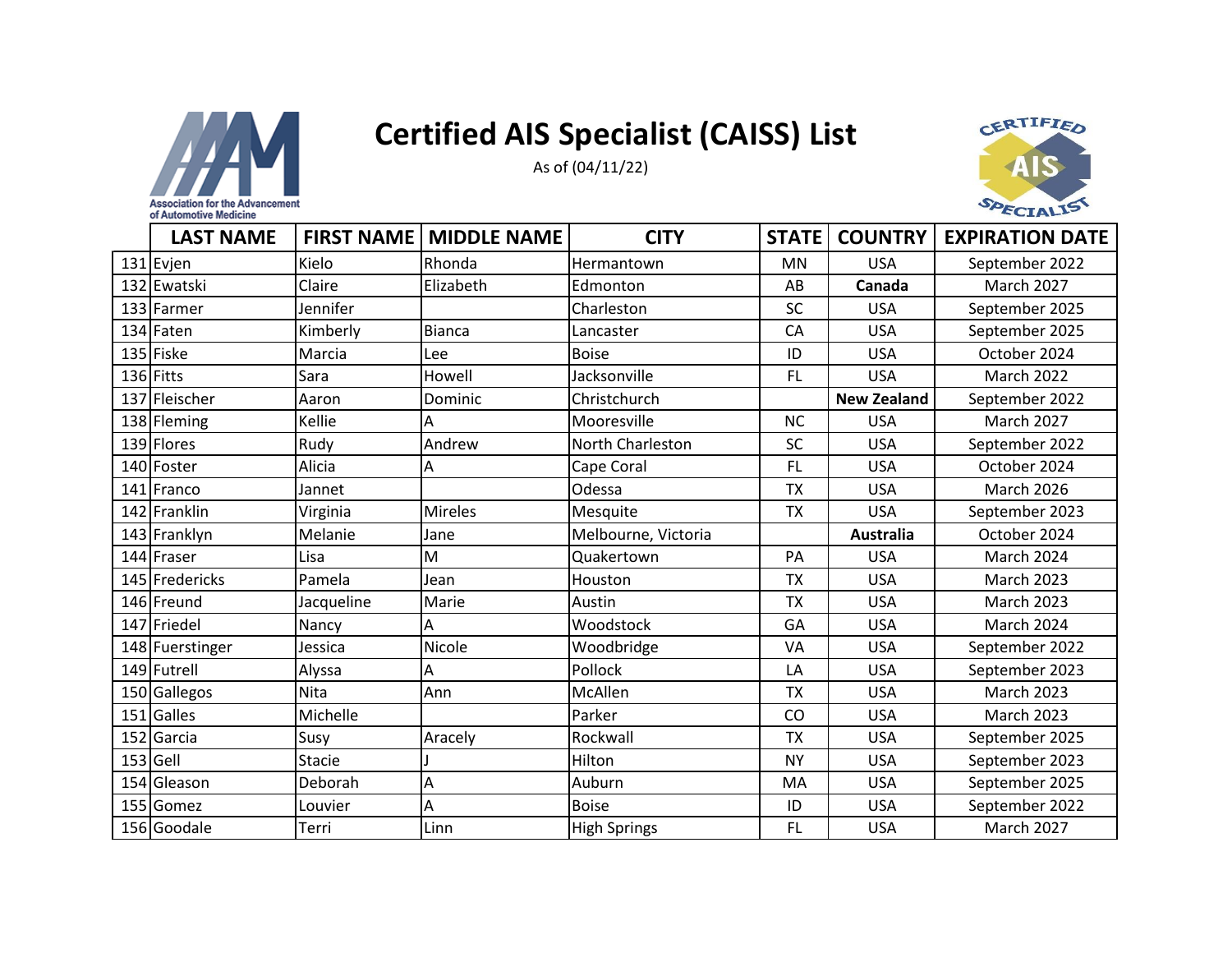



| or mutomotive medicine |              |                                 |                      |                |                |                        |
|------------------------|--------------|---------------------------------|----------------------|----------------|----------------|------------------------|
| <b>LAST NAME</b>       |              | <b>FIRST NAME   MIDDLE NAME</b> | <b>CITY</b>          | <b>STATE</b>   | <b>COUNTRY</b> | <b>EXPIRATION DATE</b> |
| 157 Graymire           | Vickie       |                                 | Dublin               | OH             | <b>USA</b>     | September 2025         |
| 158 Green              | Shellian     | R                               | Ocala                | FL             | <b>USA</b>     | <b>March 2027</b>      |
| 159 Grice              | Christina    | Virginia                        | Columbia             | SC             | <b>USA</b>     | <b>March 2026</b>      |
| 160 Groenewald         | Keavy        | Ann                             | Durham               | <b>NC</b>      | <b>USA</b>     | September 2023         |
| 161 Guyton             | Donald       | Eugene                          | Colorado Springs     | CO             | <b>USA</b>     | September 2023         |
| 162 Hahne              | Nadeau       | Jorgen                          | <b>Ellicott City</b> | <b>MD</b>      | <b>USA</b>     | <b>March 2026</b>      |
| $163$ Hall             | Garrett      | Dennis                          | Pearland             | <b>TX</b>      | <b>USA</b>     | September 2022         |
| 164 Haning             | <b>Becky</b> | Sue                             | Pueblo               | CO             | <b>USA</b>     | <b>March 2027</b>      |
| 165 Harden             | Angela       | Lynn                            | Columbus             | OH             | <b>USA</b>     | September 2025         |
| 166 Harper             | Rosalind     | Rochelle                        | Southaven            | <b>MS</b>      | <b>USA</b>     | September 2025         |
| 167 Harris             | Elisabeth    | Annette                         | DuPont               | <b>WA</b>      | <b>USA</b>     | September 2023         |
| 168 Harris             | Lori         | Juanita                         | Missouri City        | <b>TX</b>      | <b>USA</b>     | March 2024             |
| 169 Harrison           | Kelly        | Jo                              | Franklin             | <b>OH</b>      | <b>USA</b>     | September 2025         |
| 170 Hemond             | Dina         |                                 | North Yarmouth       | ME             | <b>USA</b>     | September 2022         |
| 171 Hernandez          | Karen        | Jean                            | Round Rock           | <b>TX</b>      | <b>USA</b>     | <b>March 2027</b>      |
| 172 Hewitt             | Garlanda     | Monique                         | Redford              | MI             | <b>USA</b>     | <b>March 2026</b>      |
| 173 Hilber             | Samantha     | Annette                         | Gainesville          | FL             | <b>USA</b>     | September 2022         |
| 174 Hillman            | Coreen       |                                 | North Lawrence       | OH             | <b>USA</b>     | <b>March 2022</b>      |
| 175 Hills              | April        | Joy                             | Jenison              | MI             | <b>USA</b>     | <b>March 2023</b>      |
| 176 Hiriart            | Andrew       | Philip                          | Houston              | <b>TX</b>      | <b>USA</b>     | September 2023         |
| 177 Hixson             | Lori         | Α                               | Houston              | <b>TX</b>      | <b>USA</b>     | March 2024             |
| 178 Hoffman            | Julie        | Α                               | Temperance           | MI             | <b>USA</b>     | September 2025         |
| 179 Holm               | Kathryn      | Therese                         | Saint Paul           | <b>MN</b>      | <b>USA</b>     | September 2023         |
| 180 Horbert            | Angela       |                                 | Coventry             | R <sub>l</sub> | <b>USA</b>     | <b>March 2027</b>      |
| 181 Hoyland            | Kathy        | Lynne                           | LaSalle              | CO             | <b>USA</b>     | October 2024           |
| 182 Hrycko             | Dana         | Margaret                        | Cheektowaga          | <b>NY</b>      | <b>USA</b>     | October 2024           |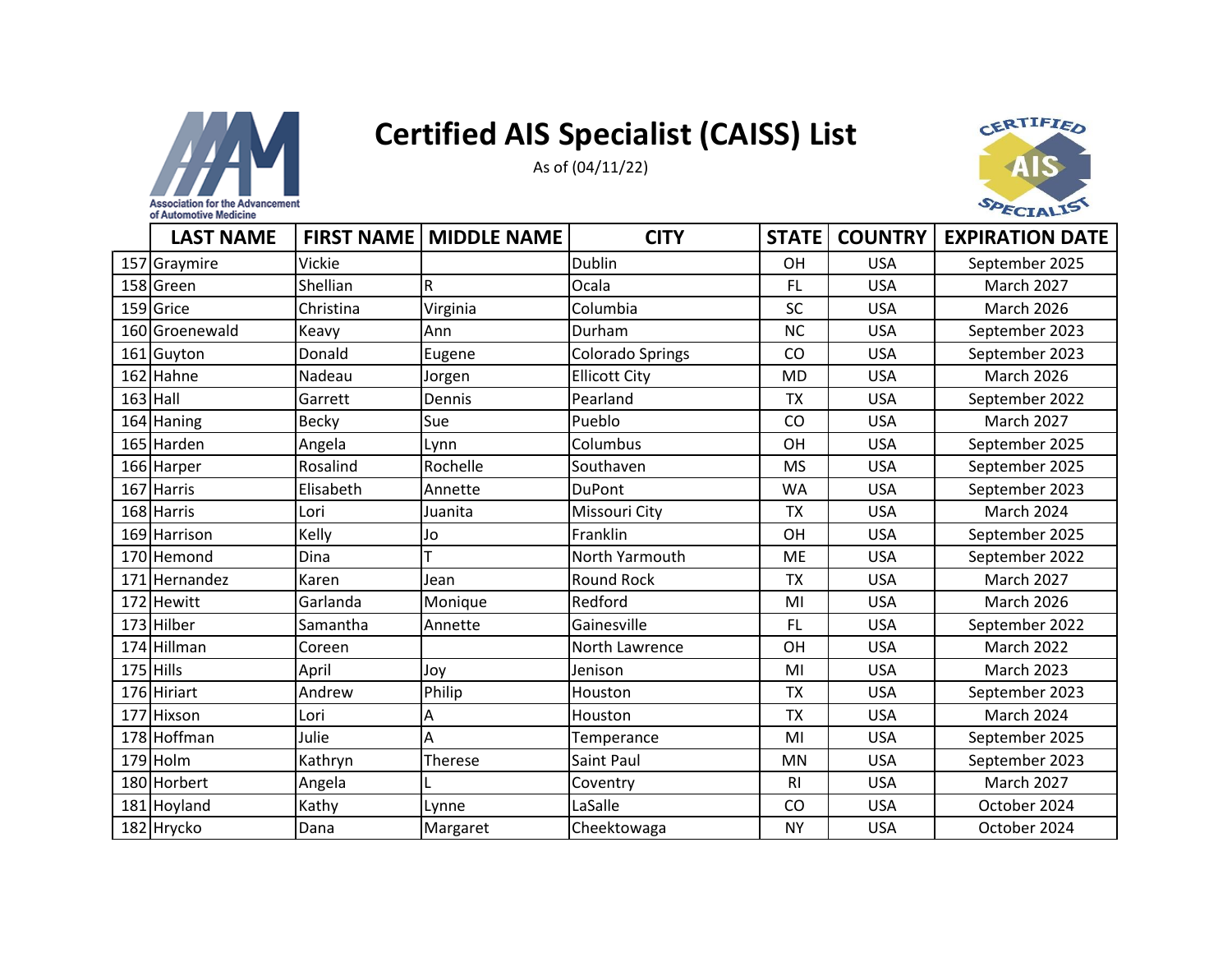



| <b>LAST NAME</b>  | <b>FIRST NAME</b> | <b>MIDDLE NAME</b> | <b>CITY</b>           | <b>STATE</b> | <b>COUNTRY</b>     | <b>EXPIRATION DATE</b> |
|-------------------|-------------------|--------------------|-----------------------|--------------|--------------------|------------------------|
| 183 Hughes        | Carolyn           | Denise             | Murrayville           | GA           | <b>USA</b>         | September 2024         |
| 184 Humphreys     | Tijuana           | Sheree             | Lakeland              | <b>TN</b>    | <b>USA</b>         | September 2025         |
| 185 Hutto         | Korrie            |                    | Apalachicola          | <b>FL</b>    | <b>USA</b>         | March 2027             |
| 186 lorio         | Deborah           | Α                  | Bayport               | <b>NY</b>    | <b>USA</b>         | <b>March 2027</b>      |
| 187 Jackson       | Nakisha           | Lashae             | <b>Bakersfield</b>    | CA           | <b>USA</b>         | September 2025         |
| 188 Jacob         | Molly             |                    | Brownsville           | <b>TX</b>    | <b>USA</b>         | <b>March 2024</b>      |
| 189 Jarrison      | Valerie           | Anne               | Cumming               | GA           | <b>USA</b>         | September 2023         |
| 190 Jasak         | Lisa              |                    | Malden                | MA           | <b>USA</b>         | March 2027             |
| 191 Jerrett-Ronan | Colleen           |                    | Cumberland            | VA           | <b>USA</b>         | September 2025         |
| 192 Jewell        | Rebecca           | Lynn               | Eagle                 | CO           | <b>USA</b>         | <b>March 2027</b>      |
| 193 Johnson       | Melissa           | Rose               | Alexandria            | LA           | <b>USA</b>         | September 2025         |
| 194 Johnson       | Veronica          |                    | Fort Worth            | <b>TX</b>    | <b>USA</b>         | <b>March 2026</b>      |
| 195 Jones         | Rhonda            | Natashia           | Lithonia              | GA           | <b>USA</b>         | <b>March 2027</b>      |
| 196 Judd          | Patricia          |                    | Lizella               | GA           | <b>USA</b>         | September 2026         |
| 197 Kable         | Kathy             | Renae              | Columbus              | OH           | <b>USA</b>         | September 2026         |
| 198 Kennard       | Lori              | Marie              | Aurora                | <b>CO</b>    | <b>USA</b>         | <b>March 2023</b>      |
| 199 Kevan         | Jacqueline        | Kym                | <b>Twin Falls</b>     | ID           | <b>USA</b>         | September 2023         |
| 200 Kim           | Joongsuck         |                    | Jeju-Si               |              | <b>South Korea</b> | <b>March 2027</b>      |
| $201$ Kim         | Sora              |                    | Paldal-gu/suwon-si    |              | <b>South Korea</b> | October 2024           |
| 202 King          | Joey              | R                  | Nicholasville         | KY           | <b>USA</b>         | March 2025             |
| 203 Kinkead       | <b>Brian</b>      | W                  | <b>Highland Mills</b> | <b>NY</b>    | <b>USA</b>         | October 2024           |
| 204 Kinzinger     | Dustin            |                    | San Antonio           | <b>TX</b>    | <b>USA</b>         | October 2024           |
| 205 Kiss          | Judith            | Lee                | <b>Harrison City</b>  | PA           | <b>USA</b>         | September 2023         |
| 206 Klaus         | Gregory           | Michael            | Middletown            | <b>CT</b>    | <b>USA</b>         | September 2025         |
| 207 Kljajic       | Mirko             |                    | Houston               | <b>TX</b>    | <b>USA</b>         | <b>March 2023</b>      |
| 208 Kokkinis      | Demetra           |                    | <b>Union City</b>     | CA           | <b>USA</b>         | March 2027             |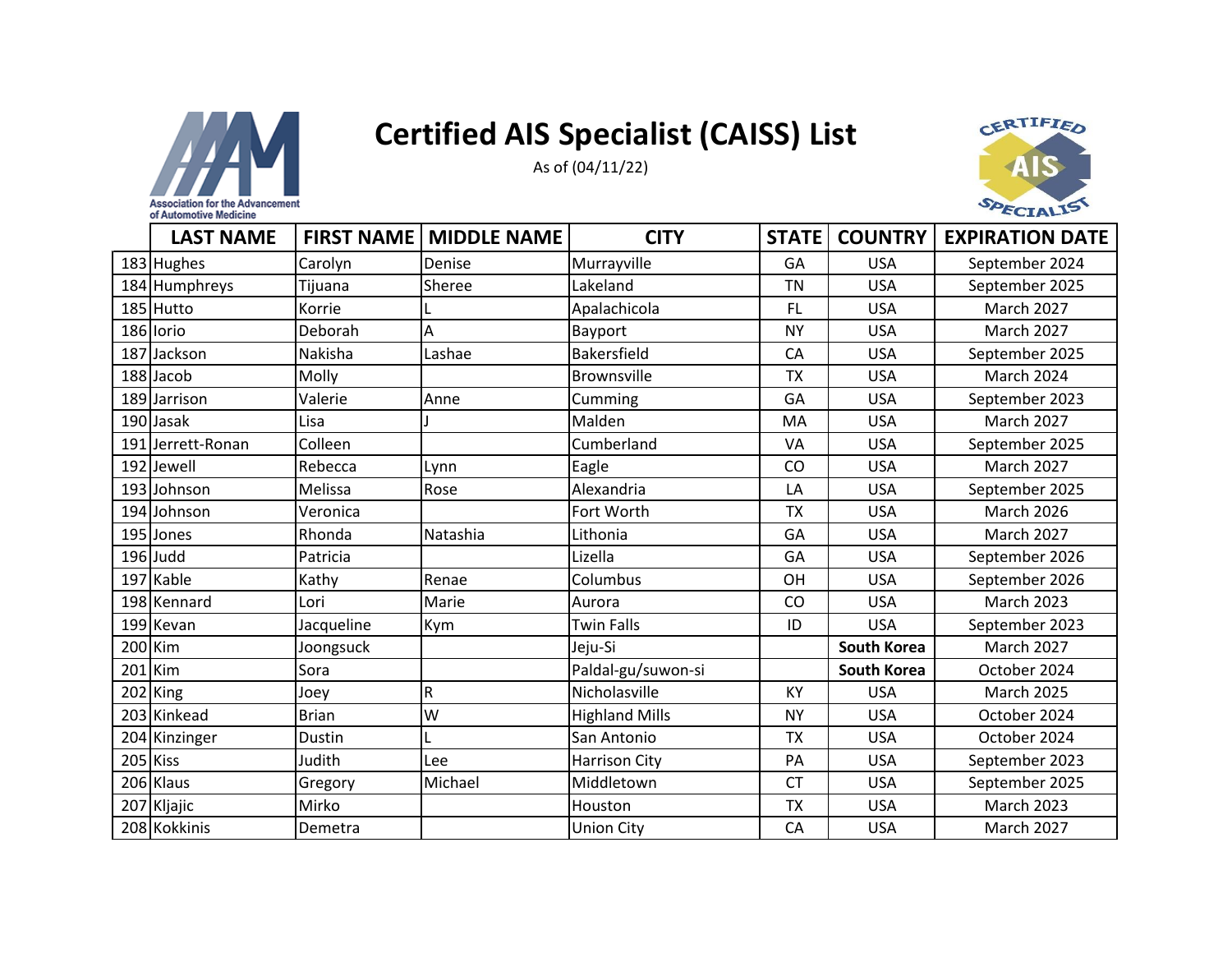

As of (04/11/22)



|         | <b>LAST NAME</b> | <b>FIRST NAME</b> | <b>MIDDLE NAME</b> | <b>CITY</b>           | <b>STATE</b> | <b>COUNTRY</b> | <b>EXPIRATION DATE</b> |
|---------|------------------|-------------------|--------------------|-----------------------|--------------|----------------|------------------------|
|         | 209 Kopolovits   | Roberta           | Lee                | <b>Pembroke Pines</b> | <b>FL</b>    | <b>USA</b>     | September 2025         |
|         | 210 Kresca       | Paula             | Susan              | South Bend            | IN           | <b>USA</b>     | <b>March 2022</b>      |
|         | 211 Lachant      | Joseph            |                    | Cherry Hill           | NJ           | <b>USA</b>     | September 2022         |
|         | 212 LaFauci      | Janet             | Lynn               | San Antonio           | TX           | <b>USA</b>     | September 2022         |
|         | $213$ Lally      | Sukhneil          | Kaur               | Calgary               |              | Canada         | September 2026         |
|         | 214 Landrum      | Audrey            | Virginia Ryan      | Cedartown             | GA           | <b>USA</b>     | <b>March 2024</b>      |
|         | 215 Larson       | Jennifer          | Alana              | Chandler              | <b>AZ</b>    | <b>USA</b>     | September 2023         |
|         | 216 Lashway      | Lanette           | Robin              | League City           | <b>TX</b>    | <b>USA</b>     | September 2023         |
|         | 217 Lathrop      | Jessica           | Lynn               | Hugo                  | <b>MN</b>    | <b>USA</b>     | <b>March 2027</b>      |
|         | 218 Lawson       | Veronica          | Renae              | Deer Park             | <b>TX</b>    | <b>USA</b>     | October 2024           |
|         | $219$ Leap       | <b>Thomas</b>     | Delmar             | Johnstown             | PA           | <b>USA</b>     | <b>March 2025</b>      |
|         | 220 Lemen        | Shanna            | Lyn                | Garrett               | IN           | <b>USA</b>     | September 2023         |
|         | 221 Lemieux      | Erica             | Z                  | Smithtown             | <b>NY</b>    | <b>USA</b>     | <b>March 2026</b>      |
|         | 222 Lester       | Rebecca           | Dale               | <b>Broken Arrow</b>   | OK           | <b>USA</b>     | September 2026         |
|         | 223 Liberto      | Lindsay           | Anne               | <b>Mount Airy</b>     | <b>MD</b>    | <b>USA</b>     | October 2024           |
|         | 224 Lizarraga    | Manuel            | Osbaldo            | Chula Vista           | CA           | <b>USA</b>     | September 2023         |
|         | 225 Locey        | Caitlin           | Mary               | Philadephia           | PA           | <b>USA</b>     | September 2023         |
|         | 226 Lockridge    | Elouise           | $\mathsf{N}$       | Fulshear              | <b>TX</b>    | <b>USA</b>     | September 2023         |
|         | 227 Loeffler     | Kathleen          | Ann                | Puyallup              | WA           | <b>USA</b>     | September 2025         |
| 228 Loh |                  | Meei-Ing          | Huang              | Duarte                | CA           | <b>USA</b>     | September 2022         |
|         | 229 Lopez Valdes | Francisco         | Jose               | Torrelodones          |              | <b>Spain</b>   | September 2025         |
|         | 230 Lowry        | Courtney          |                    | Acworth               | GA           | <b>USA</b>     | September 2026         |
|         | 231 Lundsford    | Shiloh            |                    | Ocala                 | <b>FL</b>    | <b>USA</b>     | <b>March 2026</b>      |
|         | 232 Lygas        | Andrew            | Walter             | Houston               | <b>TX</b>    | <b>USA</b>     | September 2023         |
|         | 233 Maestri      | Karen             | <b>Blackard</b>    | Horn Lake             | <b>MS</b>    | <b>USA</b>     | September 2025         |
|         | 234 Maez         | Lisa              | Marie              | Pfafftown             | <b>NC</b>    | <b>USA</b>     | September 2023         |

of Automotive Medicine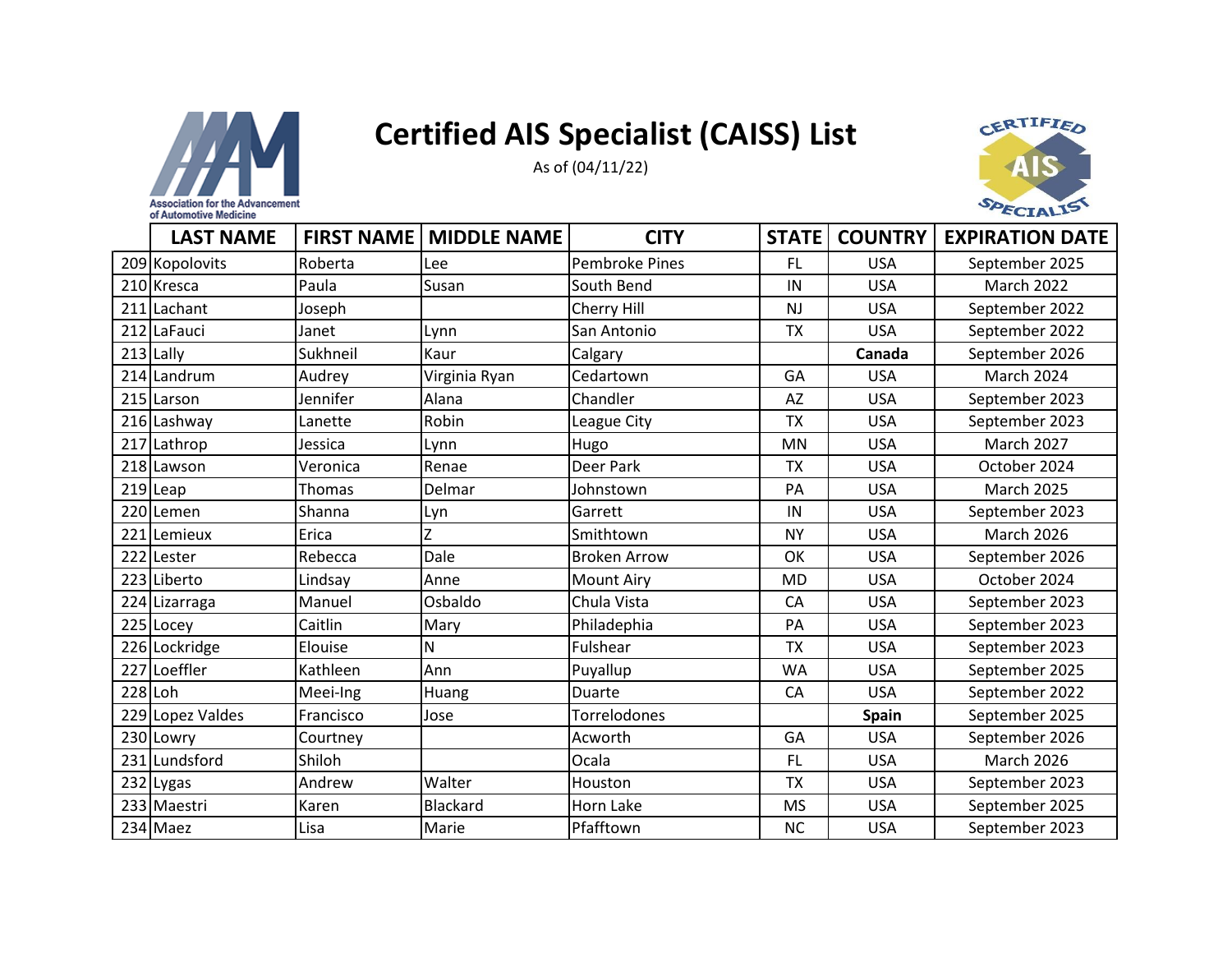



| <b>LAST NAME</b> | <b>FIRST NAME</b> | <b>MIDDLE NAME</b> | <b>CITY</b>          | <b>STATE</b>   | <b>COUNTRY</b> | <b>EXPIRATION DATE</b> |
|------------------|-------------------|--------------------|----------------------|----------------|----------------|------------------------|
| 235 Malik        | Waqar             |                    | Milwaukee            | WI             | <b>USA</b>     | September 2025         |
| 236 Manda        | Robyn             | E                  | Grovetown            | GA             | <b>USA</b>     | September 2025         |
| 237 Manning      | Joyce             | Lynn               | Riverdale            | UT             | <b>USA</b>     | September 2025         |
| 238 Manuguid     | Rene              | Calma              | Richmond             | <b>TX</b>      | <b>USA</b>     | September 2022         |
| 239 Marcheski    | Kathleen          |                    | Sewell               | <b>NJ</b>      | <b>USA</b>     | <b>March 2027</b>      |
| 240 Marshall     | Donyelle          | Α                  | Rosharon             | <b>TX</b>      | <b>USA</b>     | September 2025         |
| 241 Martinez     | Jessica           | Marie              | San Jose             | CA             | <b>USA</b>     | <b>March 2027</b>      |
| 242 Martinez     | Nichole           |                    | Houston              | <b>TX</b>      | <b>USA</b>     | <b>March 2024</b>      |
| 243 Mason        | Heather           | Marie              | Williamsburg         | VT             | <b>USA</b>     | <b>March 2023</b>      |
| 244 Masswi       | Lisa              | Annette            | Galveston            | <b>TX</b>      | <b>USA</b>     | <b>March 2026</b>      |
| 245 Mattingly    | Francis           | Scott              | Lexington            | <b>KY</b>      | <b>USA</b>     | September 2023         |
| 246 Matusik      | Erin              | Christine          | Davison              | MI             | <b>USA</b>     | September2023          |
| $247$ May        | Michelle          | Ginger             | Vancouver            | <b>WA</b>      | <b>USA</b>     | <b>March 2024</b>      |
| 248 McAlister    | Meredith          | Green              | Kilgore              | <b>TX</b>      | <b>USA</b>     | October 2024           |
| 249 McBrayer     | Stacy             | Marie              | <b>Hot Springs</b>   | <b>AR</b>      | <b>USA</b>     | September 2025         |
| 250 McCartney    | Elena             | <b>Beth</b>        | Colorado Springs     | CO             | <b>USA</b>     | September 2025         |
| 251 McFarlan     | Amanda            |                    | Toronto              | ON             | Canada         | October 2024           |
| 252 McGale       | Heather           |                    | Sunnyvale            | FL.            | <b>USA</b>     | October 2024           |
| 253 McKee        | LaRae             | Lynn               | Loveland             | CO             | <b>USA</b>     | September 2023         |
| 254 McKibben     | Lori              | Ann                | Milton               | WI             | <b>USA</b>     | <b>March 2023</b>      |
| 255 McLaird      | Jennifer          | Mary               | Sauk Rapids          | <b>MN</b>      | <b>USA</b>     | October 2024           |
| 256 McLaughlin   | Jeanette          |                    | Providence           | R <sub>l</sub> | <b>USA</b>     | <b>March 2027</b>      |
| 257 McLaughlin   | Kimberly          | Rae                | Carter Lake          | IA             | <b>USA</b>     | <b>March 2026</b>      |
| 258 Miller       | <b>Tina Marie</b> | $\mathsf R$        | Kahului              | H1             | <b>USA</b>     | <b>March 2024</b>      |
| 259 Minchella    | Angela            |                    | Goodyear             | <b>AZ</b>      | <b>USA</b>     | September 2022         |
| 260 Mkandawire   | Chimbaugona       |                    | <b>Sandy Springs</b> | GA             | <b>USA</b>     | October 2024           |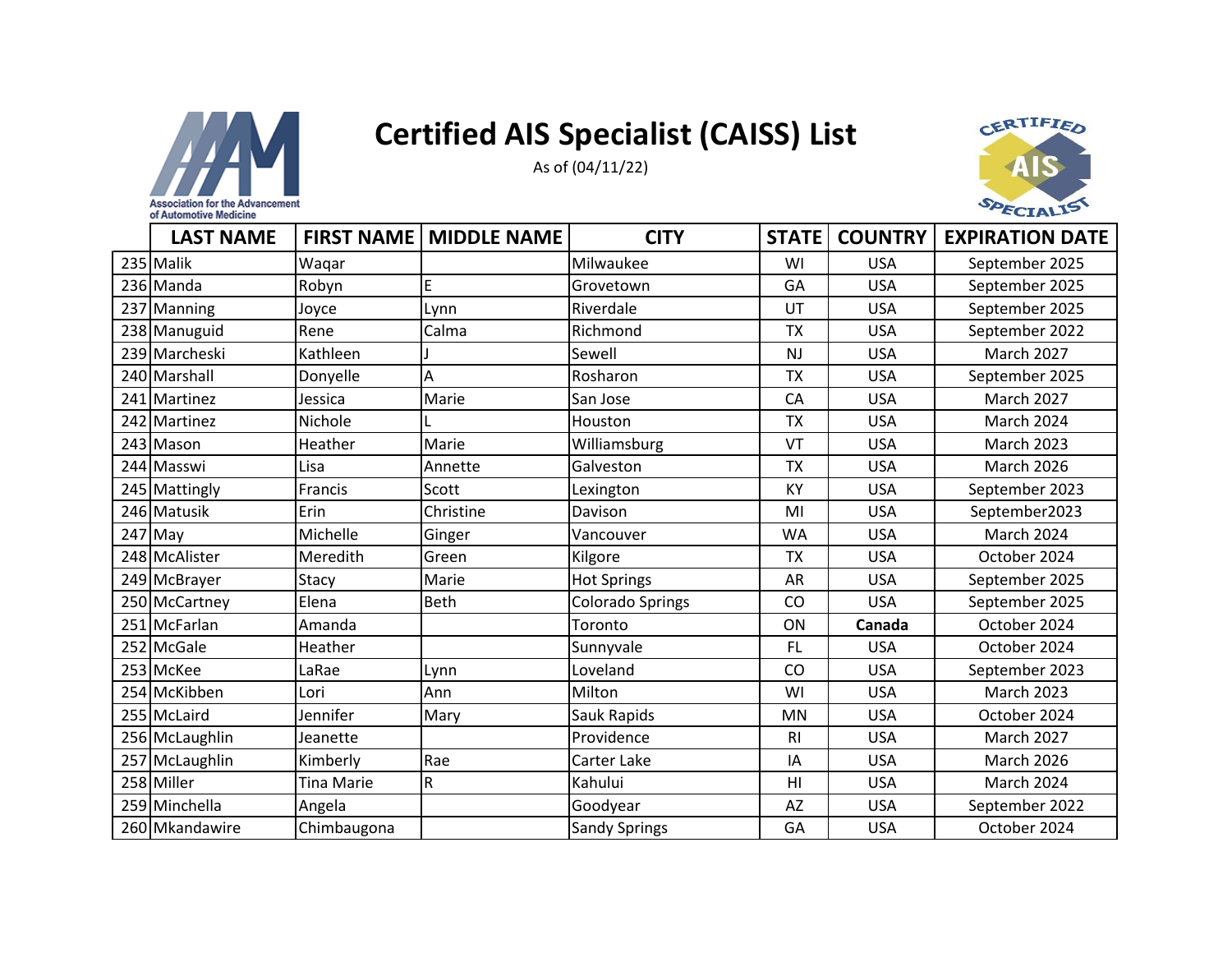

As of (04/11/22)



| <b>LAST NAME</b>     |               | <b>FIRST NAME   MIDDLE NAME</b> | <b>CITY</b>             | <b>STATE</b> | <b>COUNTRY</b>     | <b>EXPIRATION DATE</b> |
|----------------------|---------------|---------------------------------|-------------------------|--------------|--------------------|------------------------|
| 261 Molloy           | Holly         |                                 | <b>Hickory Hills</b>    | IL           | <b>USA</b>         | March 2024             |
| 262 Monforte Escobar | Fernando      |                                 | Avila                   |              | <b>Spain</b>       | <b>March 2027</b>      |
| 263 Mongeon          | AnnMarie      | Virginia Ryan                   | <b>Indian Orchard</b>   | MA           | <b>USA</b>         | September 2025         |
| 264 Montgomery       | Kelly         | Maureen                         | Vancouver               | WA           | <b>USA</b>         | <b>March 2026</b>      |
| 265 Moore            | Deanah        | C                               | Maumee                  | <b>OH</b>    | <b>USA</b>         | September 2025         |
| 266 Mora             | Steve         |                                 | Houston                 | <b>TX</b>    | <b>USA</b>         | <b>March 2024</b>      |
| 267 Mortimore        | Autumn        |                                 | Mishawaka               | IN           | <b>USA</b>         | <b>March 2026</b>      |
| 268 Mossbrooks       | Terri         |                                 | Jacksonville            | <b>FL</b>    | <b>USA</b>         | <b>March 2022</b>      |
| 269 Mulvey           | Lori          | Dearden                         | Layton                  | UT           | <b>USA</b>         | <b>March 2027</b>      |
| 270 Myers            | <b>Stacie</b> | Scott                           | Spanaway                | <b>WA</b>    | <b>USA</b>         | March 2024             |
| 271 Nadeau           | Amber         | Kristen                         | <b>Colorado Springs</b> | CO           | <b>USA</b>         | October 2024           |
| 272 Nagendra Singh   | Hemalatha     |                                 | Sydney                  |              | <b>Australia</b>   | September 2023         |
| 273 Namagembe        | Lillian       | Noelina                         | Phoenix                 | <b>AZ</b>    | <b>USA</b>         | September 2025         |
| 274 Narciso          | Larissa       | Panganiban                      | Richmond                | <b>TX</b>    | <b>USA</b>         | September 2025         |
| 275 Nayduch          | Donna         |                                 | Ocala                   | <b>FL</b>    | <b>USA</b>         | September 2025         |
| 276 Nitka-Moyer      | Linda         | Lee                             | Freeland                | PA           | <b>USA</b>         | <b>March 2024</b>      |
| 277 Nyvall           | Tracey        | Jo                              | Woodbury                | <b>MN</b>    | <b>USA</b>         | <b>March 2023</b>      |
| 278 O'Farrell        | Maureen       | Sue                             | Ellenton                | <b>FL</b>    | <b>USA</b>         | September 2025         |
| 279 O'Leary          | Katrina       |                                 | Hamilton                |              | <b>New Zealand</b> | <b>March 2025</b>      |
| 280 Ortiz            | Maria         |                                 | Douglas                 | AZ           | <b>USA</b>         | <b>March 2027</b>      |
| 281 Owen             | Pamela        | Marie                           | Cleveland               | OH           | <b>USA</b>         | March 2024             |
| 282 Pappas           | <b>Briana</b> |                                 | Salt Lake City          | UT           | <b>USA</b>         | <b>March 2025</b>      |
| 283 Parise           | Cindy         |                                 | Sicklerville            | <b>NJ</b>    | <b>USA</b>         | <b>March 2026</b>      |
| 284 Pedro            | Melanio       |                                 | Pearland                | <b>TX</b>    | <b>USA</b>         | <b>March 2026</b>      |
| 285 Pemberton        | Jessica       | Ann                             | Woodland                | CA           | <b>USA</b>         | October 2024           |
| 286 Penrose          | Maria         | Lynn                            | Heath                   | OH           | <b>USA</b>         | September 2026         |

of Automotive Medicine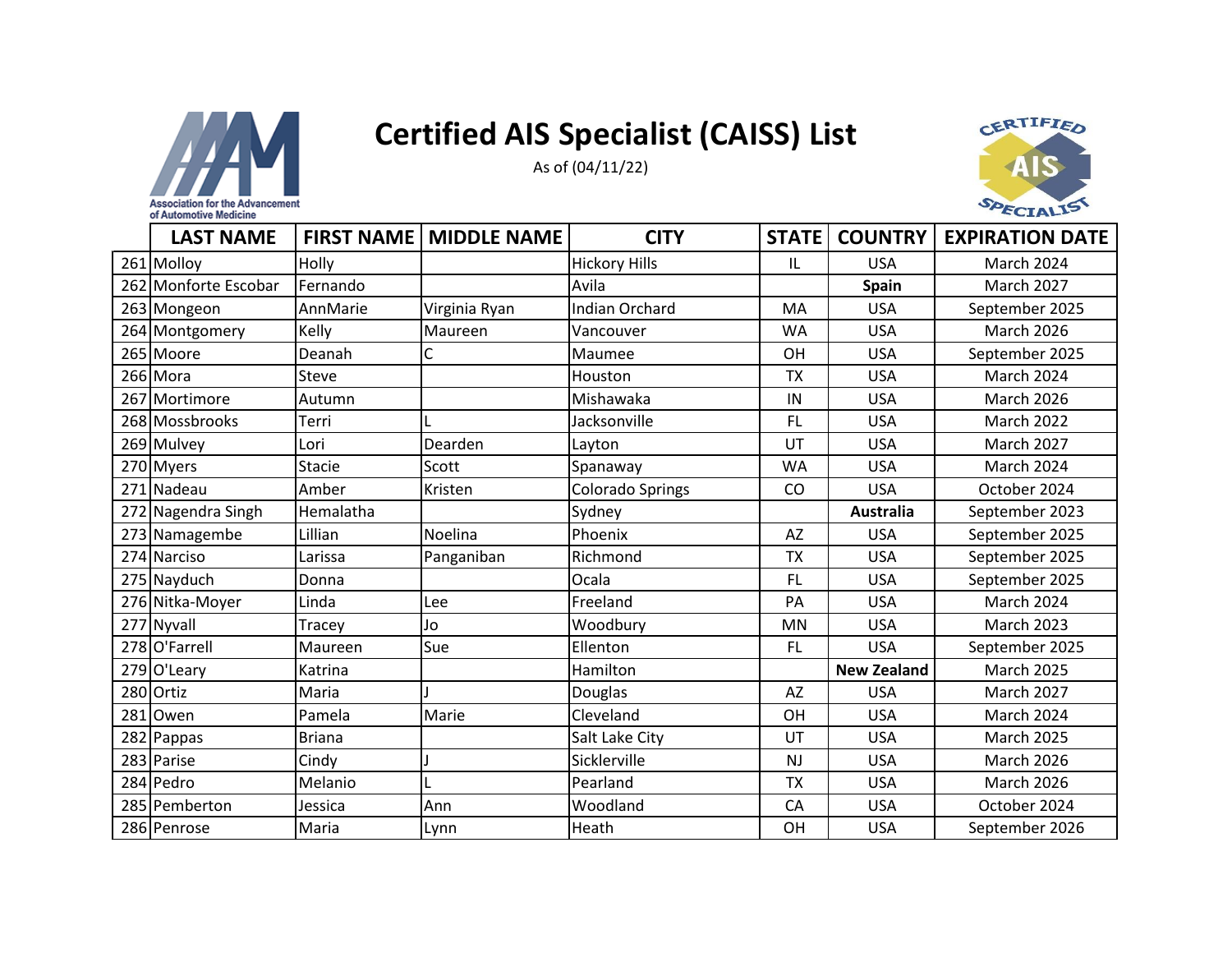



| <b>LAST NAME</b>     |             | <b>FIRST NAME   MIDDLE NAME</b> | <b>CITY</b>            | <b>STATE</b>   | <b>COUNTRY</b> | <b>EXPIRATION DATE</b> |
|----------------------|-------------|---------------------------------|------------------------|----------------|----------------|------------------------|
| 287 Peoples          | Tamiko      |                                 | Houston                | <b>TX</b>      | <b>USA</b>     | <b>March 2023</b>      |
| 288 Perez            | Alyssa      | K                               | Providence             | R <sub>l</sub> | <b>USA</b>     | <b>March 2027</b>      |
| 289 Petersen         | Dustin      |                                 | Morgantown             | <b>WV</b>      | <b>USA</b>     | March 2022             |
| 290 Philon           | Julia       |                                 | Sudbury                |                | Canada         | September 2025         |
| 291 Porter           | Lindsey     | Elizabeth                       | Fort Pierce            | <b>FL</b>      | <b>USA</b>     | September 2025         |
| 292 Powers           | Lisa        | Marie                           | Kennesaw               | GA             | <b>USA</b>     | <b>March 2027</b>      |
| 293 Price            | Janet       | P                               | Waco                   | <b>TX</b>      | <b>USA</b>     | September 2025         |
| 294 Prokhorenko      | Olga        |                                 | Gaithersburg           | MD             | <b>USA</b>     | September 2025         |
| 295 Propst           | Karrie      | Anne                            | Lanexa                 | VA             | <b>USA</b>     | <b>March 2022</b>      |
| 296 Provost          | Christopher |                                 | Westminster            | CO             | <b>USA</b>     | September 2025         |
| 297 Puente           | Felicia     | Ann                             | Pearland               | <b>TX</b>      | <b>USA</b>     | September 2025         |
| 298 Punt             | Carrie      | Lynn                            | <b>Sioux Falls</b>     | SD             | <b>USA</b>     | <b>March 2025</b>      |
| 299 Putney           | Leeann      | Jean                            | Sarasota               | <b>FL</b>      | <b>USA</b>     | <b>March 2027</b>      |
| 300 Rahal            | Kay         | Kaur                            | Hayward                | CA             | <b>USA</b>     | <b>March 2027</b>      |
| 301 Ramsay           | Wendy       | Kathleen                        | Falcon                 | CO             | <b>USA</b>     | March 2024             |
| 302 Ramsey           | Katie       | Marie                           | Canton                 | OH             | <b>USA</b>     | September 2022         |
| 303 Raymond          | Jodi        | Lynn                            | <b>Fishers</b>         | IN             | <b>USA</b>     | October 2024           |
| 304 Reilly           | Tammy       | Α                               | Janesville             | WI             | <b>USA</b>     | September 2025         |
| 305 Relation Spinner | Jean        | W                               | <b>West Chazy</b>      | <b>NY</b>      | <b>USA</b>     | September 2025         |
| 306 Rennison         | Jennifer    | Lee                             | Rathdrum               | ID             | <b>USA</b>     | <b>March 2024</b>      |
| 307 Rhodes           | Michael     | Jon                             | Minneapolis            | <b>MN</b>      | <b>USA</b>     | September 2023         |
| 308 Rider            | Janet       | Ann                             | Puyallup               | <b>WA</b>      | <b>USA</b>     | September 2025         |
| 309 Riebe-Rodgers    | Janet       | Frances                         | Jackson                | MI             | <b>USA</b>     | September 2025         |
| 310 Riso             | Carol       | Ann                             | Milford                | <b>CT</b>      | <b>USA</b>     | <b>March 2022</b>      |
| 311 Roberts          | Sharon      | Marie                           | <b>Litchfield Park</b> | <b>AZ</b>      | <b>USA</b>     | September 2022         |
| 312 Roberts-Noseda   | Rebecca     | Lynn                            | <b>Harper Woods</b>    | MI             | <b>USA</b>     | <b>March 2023</b>      |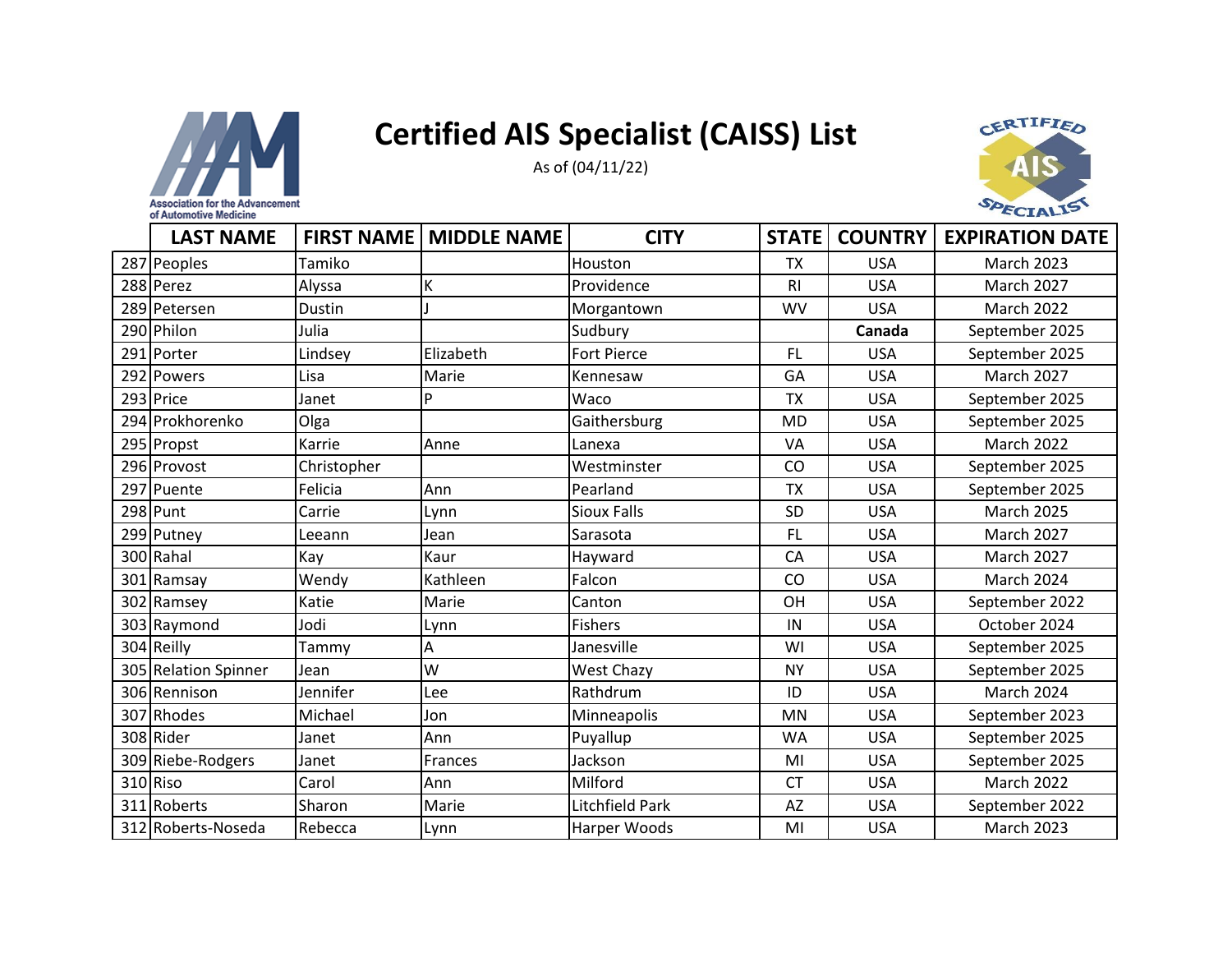



| <b>LAST NAME</b> | <b>FIRST NAME</b> | <b>MIDDLE NAME</b> | <b>CITY</b>             | <b>STATE</b>   | <b>COUNTRY</b>     | <b>EXPIRATION DATE</b> |
|------------------|-------------------|--------------------|-------------------------|----------------|--------------------|------------------------|
| 313 Robinson     | Tarsha            | <b>Ruth</b>        | <b>Highland Springs</b> | VA             | <b>USA</b>         | <b>March 2024</b>      |
| 314 Robles       | Paula             |                    | Santa Ana               | CA             | <b>USA</b>         | <b>March 2023</b>      |
| 315 Rodriguez    | Amanda            | <b>Brooke</b>      | Odessa                  | <b>TX</b>      | <b>USA</b>         | September 2025         |
| 316 Roghair      | Joyce             | Ann                | <b>Colorado Springs</b> | CO             | <b>USA</b>         | September 2023         |
| 317 Rohrbacker   | Anne              | Marie              | St. Louis               | <b>MO</b>      | <b>USA</b>         | <b>March 2027</b>      |
| 318 Roiter       | Cecilia           | Josephine          | Omaha                   | <b>NE</b>      | <b>USA</b>         | October 2024           |
| 319 Rosales      | Teresa            | Leonor             | Wharton                 | <b>TX</b>      | <b>USA</b>         | <b>March 2027</b>      |
| 320 Rosancrans   | Kristine          | Marie              | Sunbury                 | PA             | <b>USA</b>         | <b>March 2024</b>      |
| 321 Rotert       | Mary              |                    | Lacey                   | <b>WA</b>      | <b>USA</b>         | September 2025         |
| 322 Roy          | Rachel            | Marie              | Midvale                 | UT             | <b>USA</b>         | October 2024           |
| 323 Rucksdeschel | Kathleen          | Jane               | Peculiar                | <b>MO</b>      | <b>USA</b>         | <b>March 2025</b>      |
| 324 Salcedo      | Alfredo           | Golez              | Pearland                | <b>TX</b>      | <b>USA</b>         | <b>March 2027</b>      |
| 325 Sale         | Peggy             |                    | Aiea                    | H <sub>l</sub> | <b>USA</b>         | <b>March 2023</b>      |
| 326 Santana      | Kisha             | Love               | <b>Staten Island</b>    | <b>NY</b>      | <b>USA</b>         | <b>March 2027</b>      |
| 327 Sartin       | Philip            | Ryan               | San Antonio             | <b>TX</b>      | <b>USA</b>         | September 2022         |
| 328 Sawyer       | Matthew           | Ċ                  | Auckland                |                | <b>New Zealand</b> | September 2022         |
| 329 Sazon        | Jocelyn Erica     | Villanueva         | Chula Vista             | CA             | <b>USA</b>         | September 2025         |
| 330 Scarborough  | <b>Brigit</b>     | Denise             | Columbia                | <b>SC</b>      | <b>USA</b>         | <b>March 2023</b>      |
| 331 Schaeuble    | Andreas           |                    | Leinfelden-Echterdingen |                | Germany            | September 2026         |
| 332 Schick       | Sylvia            |                    | Eching                  |                | Germany            | September 2023         |
| 333 Schmunk      | Susan             | Kay                | Ankeny                  | IA             | <b>USA</b>         | <b>March 2026</b>      |
| 334 Schrader     | Robin             |                    | New Tripoli             | PA             | <b>USA</b>         | September 2022         |
| 335 Schroeder    | Ashley            | Dawn               | Richmond                | VA             | <b>USA</b>         | <b>March 2025</b>      |
| 336 Schultz      | Judith            | Marlene            | Zionsville              | PA             | <b>USA</b>         | <b>March 2027</b>      |
| 337 Scully       | Michelle          | Diane              | Temecula                | CA             | <b>USA</b>         | September 2022         |
| 338 Seager       | Victoria          |                    | Sandown                 | <b>NH</b>      | <b>USA</b>         | <b>March 2027</b>      |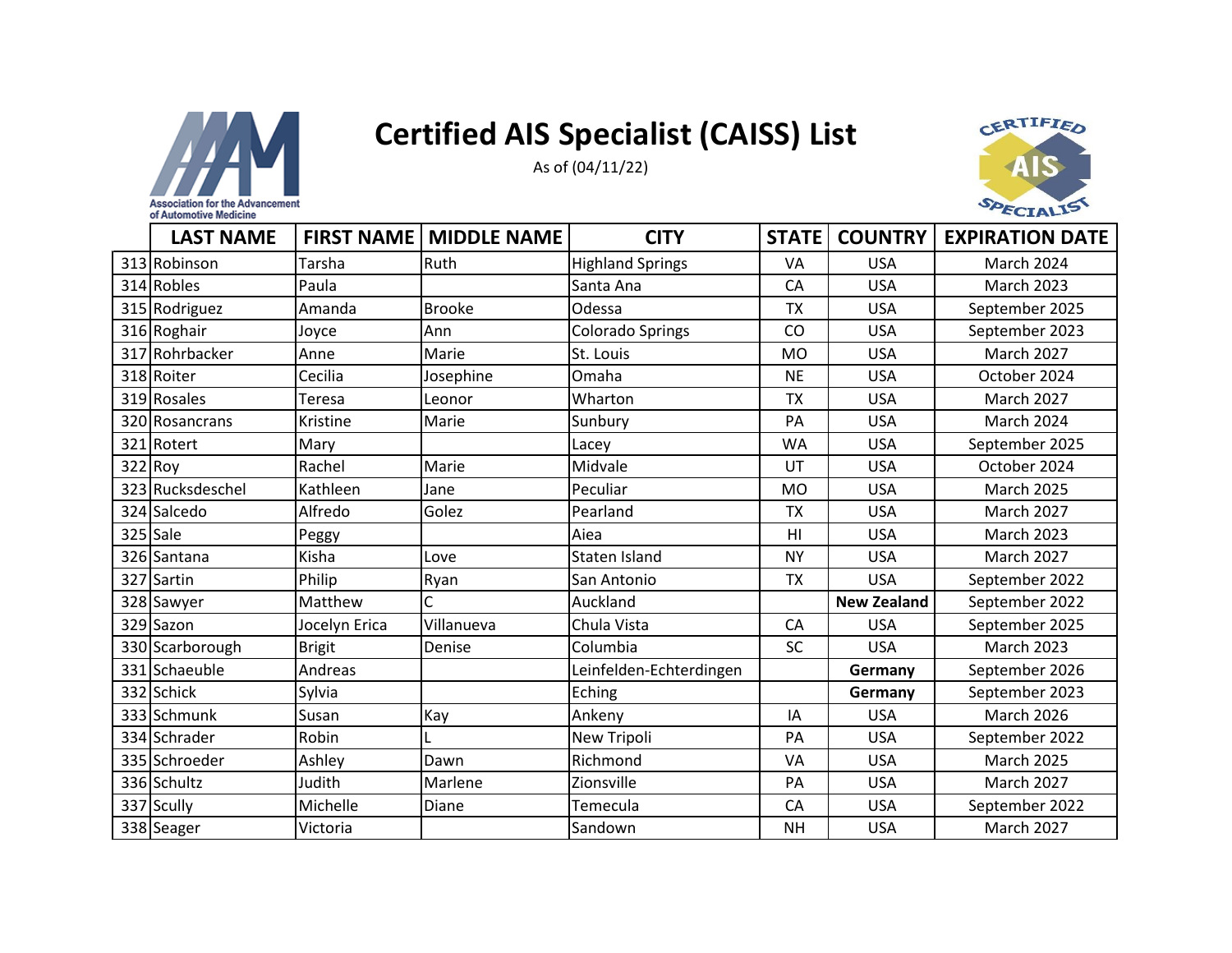



| <b>LAST NAME</b>   | <b>FIRST NAME</b> | <b>MIDDLE NAME</b> | <b>CITY</b>          | <b>STATE</b> | <b>COUNTRY</b> | <b>EXPIRATION DATE</b> |
|--------------------|-------------------|--------------------|----------------------|--------------|----------------|------------------------|
| 339 Selmon         | Shelly            | Denise             | Fort Worth           | <b>TX</b>    | <b>USA</b>     | <b>March 2024</b>      |
| 340 Senay          | Danielle          | Edward             | <b>Ballwin</b>       | <b>MO</b>    | <b>USA</b>     | <b>March 2024</b>      |
| 341 Sharpe         | Amy               |                    | Milton               | VT           | <b>USA</b>     | <b>March 2027</b>      |
| 342 Sheppard       | Anita             | Louise             | <b>Sioux Falls</b>   | <b>SD</b>    | <b>USA</b>     | <b>March 2026</b>      |
| 343 Shimabukuro    | Dawn              |                    | Redmond              | <b>WA</b>    | <b>USA</b>     | October 2024           |
| 344 Shipley        | Stacey            | Michelle           | Acworth              | GA           | <b>USA</b>     | <b>March 2024</b>      |
| 345 Silberhorn     | Karen             | Marie              | Parma                | OH           | <b>USA</b>     | <b>March 2026</b>      |
| 346 Skhan          | Javed             | Iqbal              | Woodbridge           | <b>VA</b>    | <b>USA</b>     | <b>March 2023</b>      |
| 347 Slaton         | Gerald            | Lee                | Temple               | <b>TX</b>    | <b>USA</b>     | September 2022         |
| 348 Slotman        | Justin            |                    | Morristown           | <b>NJ</b>    | <b>USA</b>     | September 2025         |
| 349 Smith          | Roberta           | Joan               | <b>Boca Raton</b>    | <b>FL</b>    | <b>USA</b>     | October 2024           |
| 350 Smith          | Samantha          | Marie              | Spanish Fork         | UT           | <b>USA</b>     | September 2023         |
| 351 Smith          | Tikesha           |                    | Houston              | <b>TX</b>    | <b>USA</b>     | <b>March 2026</b>      |
| 352 Sochor         | Sara              |                    | Barboursville        | VA           | <b>USA</b>     | September 2025         |
| 353 Sosa-Longoria  | Theresa           |                    | San Antonio          | <b>TX</b>    | <b>USA</b>     | September 2022         |
| 354 Soto-Olvera    | Cristina          |                    | Kennesaw             | GA           | <b>USA</b>     | September 2025         |
| 355 Sous           | Shelby            | Nicole             | Enterprise           | AL           | <b>USA</b>     | October 2024           |
| 356 Speis          | Laura             | Ann                | Evansville           | IN           | <b>USA</b>     | September 2022         |
| 357 Spinosa        | Teresa            | Α                  | LeMesa               | CA           | <b>USA</b>     | <b>March 2023</b>      |
| 358 St. Germain    | Patricia          |                    | White Bear Lake      | <b>MN</b>    | <b>USA</b>     | <b>March 2022</b>      |
| 359 Sta Ana        | Juan              | Perez              | Weston               | <b>FL</b>    | <b>USA</b>     | <b>March 2026</b>      |
| 360 Stalder        | <b>Bonnie</b>     | Marie              | <b>West Richland</b> | <b>WA</b>    | <b>USA</b>     | September 2026         |
| 361 Stanyte Treska | Audrone           |                    | New Port Richey      | <b>FL</b>    | <b>USA</b>     | <b>March 2024</b>      |
| 362 Steele         | Jessica           |                    | Springville          | UT           | <b>USA</b>     | October 2024           |
| 363 Stewart        | Kathryn           | Mary               | Memphis              | <b>TN</b>    | <b>USA</b>     | <b>March 2024</b>      |
| 364 Stuckey        | Jeanne-Rae        | Ann                | Spanaway             | <b>WA</b>    | <b>USA</b>     | September 2022         |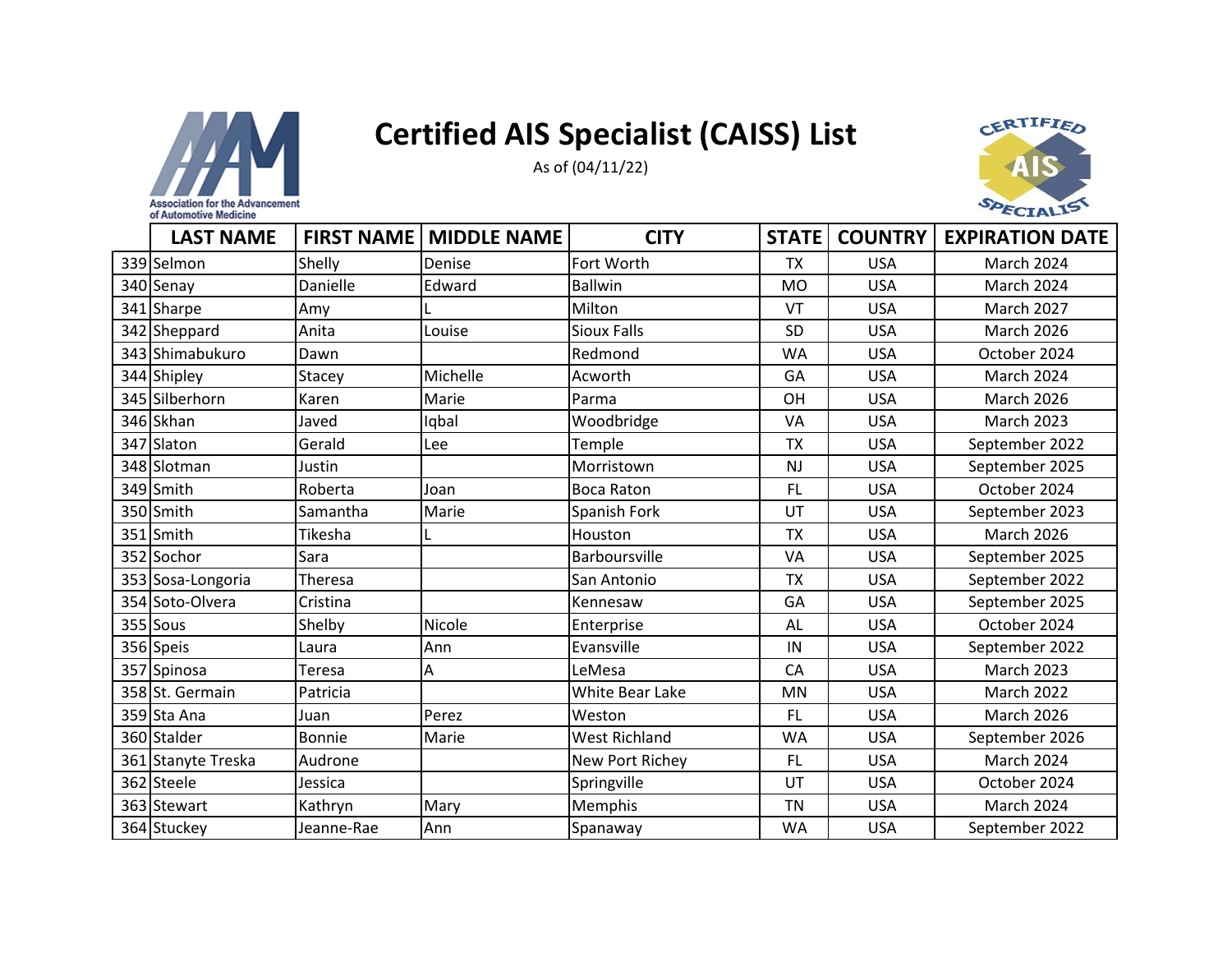



| <b>LAST NAME</b> | <b>FIRST NAME</b> | <b>MIDDLE NAME</b> | <b>CITY</b>     | <b>STATE</b> | <b>COUNTRY</b>     | <b>EXPIRATION DATE</b> |
|------------------|-------------------|--------------------|-----------------|--------------|--------------------|------------------------|
| 365 Szabo        | Erzsebet          |                    | Yuma            | AZ           | <b>USA</b>         | <b>March 2027</b>      |
| 366 Takle        | Jennifer          | Lynn               | Long Beach      | CA           | <b>USA</b>         | October 2024           |
| 367 Talai        | Amanda            | Ċ                  | Louisville      | <b>KY</b>    | <b>USA</b>         | September 2025         |
| 368 Tanner       | Pamela            | К                  | Groveport       | OH           | <b>USA</b>         | September 2022         |
| 369 Tate         | <b>Bradley</b>    |                    | Pineville       | LA           | <b>USA</b>         | September 2022         |
| 370 Tcha         | Cindy             |                    | Fresno          | CA           | <b>USA</b>         | September 2026         |
| 371 Teran        | Janett            |                    | Houston         | <b>TX</b>    | <b>USA</b>         | October 2024           |
| 372 Thomas       | <b>Barbara</b>    | Ann                | Kennesaw        | HI           | <b>USA</b>         | <b>March 2023</b>      |
| 373 Thompson     | Brittany          | Cherree            | Canton          | MI           | <b>USA</b>         | <b>March 2027</b>      |
| 374 Tifft        | Samantha          | Jean               | Petersburg      | VA           | <b>USA</b>         | October 2024           |
| 375 Tillman      | Robin             | Anne               | Fountain        | CO           | <b>USA</b>         | <b>March 2023</b>      |
| 376 Tomawis      | Aissah            | M                  | Weston          | FL           | <b>USA</b>         | <b>March 2022</b>      |
| 377 Torlish      | Dawn              | K                  | Clearwater      | FL           | <b>USA</b>         | September 2025         |
| 378 Torpey       | Patrick           | Larkins            | Louisville      | <b>KY</b>    | <b>USA</b>         | October 2024           |
| 379 Tucker       | Lynn              |                    | Auckland        |              | <b>New Zealand</b> | September 2023         |
| 380 Tyroch       | Sherry            | Rene               | Rogers          | <b>TX</b>    | <b>USA</b>         | <b>March 2026</b>      |
| 381 Uresti       | Diana             | R                  | <b>Bulverde</b> | <b>TX</b>    | <b>USA</b>         | <b>March 2026</b>      |
| 382 Vamianakis   | Maria             | К                  | Salt Lake City  | UT           | <b>USA</b>         | <b>March 2024</b>      |
| 383 Vanarsdel    | Janie             |                    | Cypress         | <b>TX</b>    | <b>USA</b>         | <b>March 2027</b>      |
| 384 VanNess      | Pamela            | Marie              | Marietta        | GA           | <b>USA</b>         | <b>March 2025</b>      |
| 385 Varas        | Elizabeth         | Christine          | Millbrae        | CA           | <b>USA</b>         | March 2024             |
| 386 Vasek        | Angie             | Lynn               | <b>Fishers</b>  | <b>MN</b>    | <b>USA</b>         | <b>March 2027</b>      |
| 387 Vasilatos    | Angela            | Α                  | Denver          | CO           | <b>USA</b>         | September 2025         |
| 388 Vazquez      | Perla             | Angelica           | San Diego       | CA           | <b>USA</b>         | September 2022         |
| 389 Vizzinia     | Anthony           | P                  | Acworth         | GA           | <b>USA</b>         | September 2022         |
| 390 Vollmer      | Kelly             | Jean               | Fayetteville    | <b>NC</b>    | <b>USA</b>         | March 2024             |